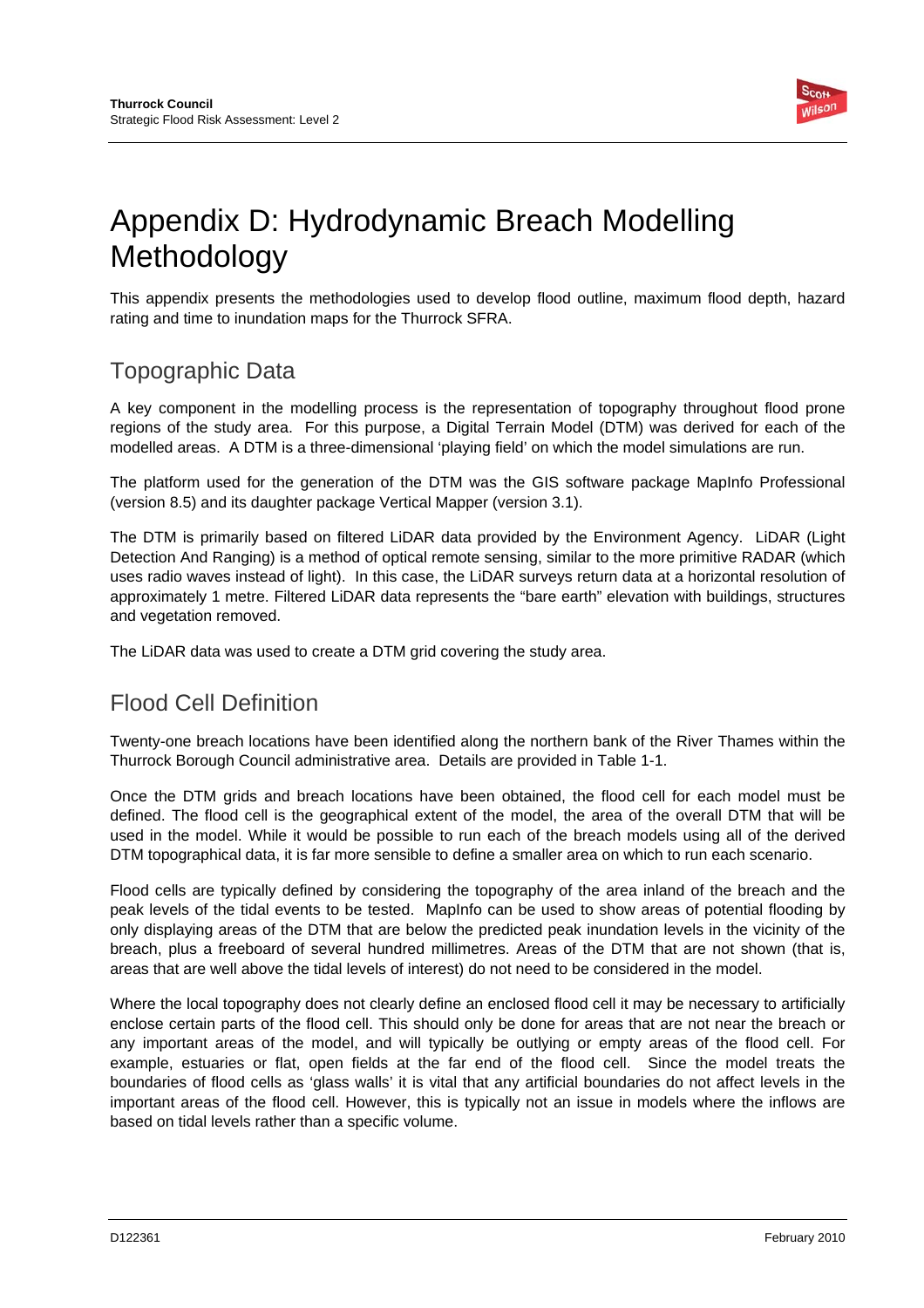

### Extreme Water Level Derivation

Extreme tidal water levels in the River Thames are derived from the report 'Thames Tidal Defences, Joint Probability Extreme Water Levels 2008, Final Modelling Report, Halcrow (for the Environment Agency), as provided by the Environment Agency.

#### **Climate Change**

PPS25 recommended contingency allowances have been applied to the extreme water levels in order to simulate climate change scenarios.

### Breach Modelling

Twenty-one breach locations have been identified along the northern bank of the River Thames within the Thurrock Borough Council administrative area as shown in Figure A1.

To assess flood propagation in events where the flood defences are breached, a hydraulic modelling analysis has been undertaken using the two-dimensional hydraulic modelling software MIKE21-HDFM (version 2007). This section discusses the methodology that has been applied for the hydraulic modelling analysis of the breach events. The choice of model is discussed, the model schematisation is described and the boundary conditions used are presented.

#### **Model and Software Selection**

To achieve the study objectives, the model used to estimate the maximum flood conditions was required to:

- Accommodate the effects of a flood flow (propagation of a flood wave and continuous change of water level);
- Simulate the hydraulics of the flow that breach the flood defences; and
- Generate detailed information on the localised hydraulic conditions over the flooded area in order to evaluate flood hazard.

MIKE21-HDFM was developed by the Danish Hydraulic Institute (DHI) Water and Environment and simulates water level variations and flows for depth-averaged unsteady two-dimensional free-surface flows. It is specifically oriented towards establishing flow patterns in complex water systems, such as coastal waters, estuaries and floodplains using a flexible mesh (FM) approach. The flexible mesh model has the advantage that the resolution of the model can be varied across the model area. The model utilises the numerical solution of two-dimensional shallow water equations.

#### **Model Extent and Resolution**

Flexible meshes were developed to define the topography of the land behind the breach, using the MIKE21 program's mesh generator application which creates a mesh of triangular elements covering the entire area prone to flooding. These areas are known as 'flood cells' and generally cover all land that has an elevation below the peak tidal level.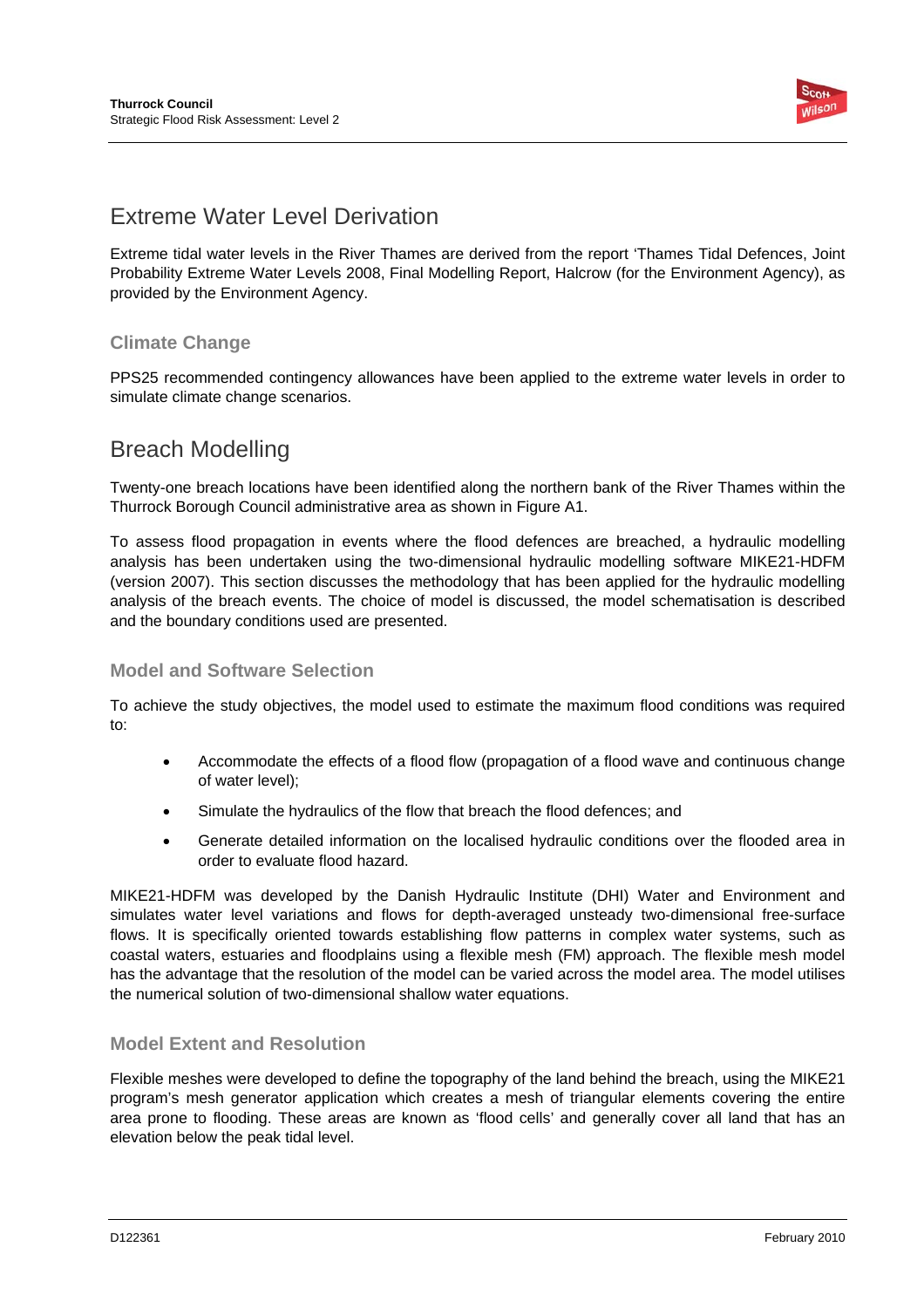

The element size in the mesh is varied throughout the model domain depending upon the complexity of the floodplain and the location of topographic features which have a significant impact on flood propagation. For example, more triangles would be present near a road, wall or bridge and less in areas of open floodplain.

In order to accurately represent the hydraulics around the breaches a comparatively small element size has been specified in the vicinity of the breaches. The breach itself is represented with a minimum of four elements across its width.

By adding 'control lines' during the development of the mesh, the triangles are forced to follow the alignment of the features ensuring the elevations of important features are picked up during the mesh generation. For example, control lines would be placed along each side of a road. In this way, the mesh is 'forced' to follow the road accurately and use level values at very specific points.

Once the final mesh is developed and the triangles generated, elevation values are imported into the mesh at each triangle vertex from the LiDAR data. This then provides the 3-dimensional 'playing field' for simulating the breach scenario.



#### **Figure 2D Example of MIKE 21 HD Flexible Mesh**

#### **Breach Specifications**

The breach width and exposure duration are determined by the type of defences and the nature of the adjacent water body. Flood defences are categorised as either 'Hard Defences' or 'Earth Embankments'. According to Environment Agency guidance (Environment Agency SFRA Guidance<sup>1</sup>) for tidal rivers, the breach width adopted for the above categories is 20 metres and 50 metres respectively.

Almost all of the breaches simulated in this study involve 'Hard Defences' (20 metre breach). However, there are two breaches where the local defences are 'Earth Embankments' (50 metre breach). There are also a further two breaches where a sluice is breached. In these cases, the breach is assumed to be across the entire width of the sluice.

l <sup>1</sup> Agency Management System Document: Uncontrolled When Printed [10/01/07]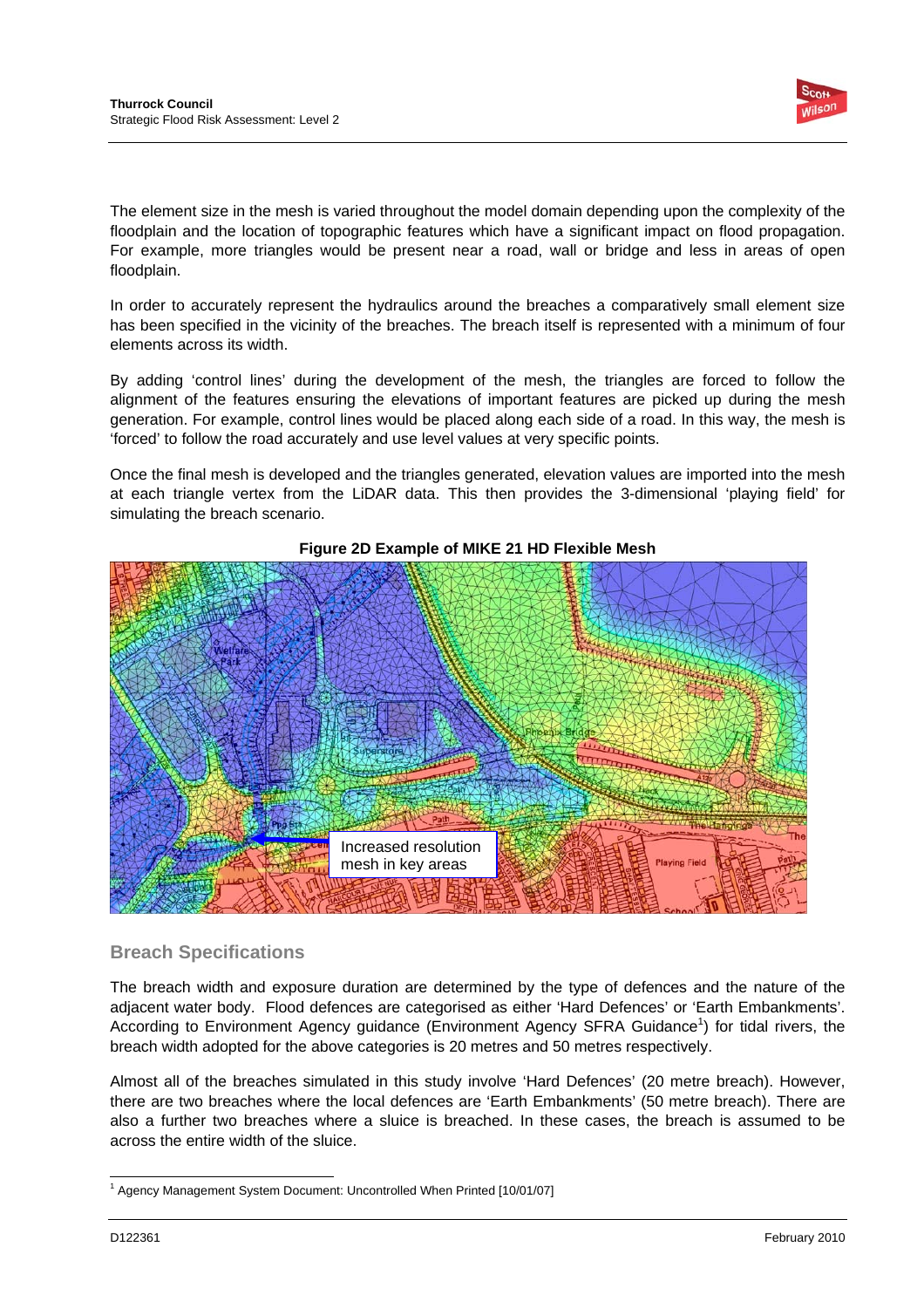

The repair time required to close a breach is assumed to be 36 hours, covering three tidal cycles. In the hydraulic modelling undertaken for this study, the breach in the flood defence wall occurred at the start of the model simulation (that is, the breach is always open to simulate a worst case scenario2) and remained open for 36 hours. This corresponds to approximately three tidal cycles, with the peak level occurring on the second peak, with two slightly smaller peaks either side.

According to the Environment Agency, the 'defence height varies slightly, depending on exposure, between 6.9m AODN to 7.2m AODN' within the study area. As this corresponds very closely to the range of 1 in 1000 year peak tides for the year 2109 (that is, with 100 years of climate change), it was assumed that the present day flood defences protected the study area from the 1 in 1000 year peak tide event in 2109. Therefore no overtopping is assumed to occur in this study and only the consequences of breaching have been simulated.

#### **Hydraulic Roughness used in Modelling**

Hydraulic roughness represents the conveyance capacity of the land or riverbed where flows are occurring. Within the MIKE21 model, hydraulic roughness is defined by the dimensionless Manning's 'n' roughness coefficient.

Three material roughness classifications have been identified within the study area – water; 0.03 (for the river), urbanised; 0.04 and rural/non-urbanised land; 0.07. The distribution of these factors has been defined using aerial photography and OS maps in order to vary the conveyance rates throughout the domain.

#### **Tidal Model Boundary Conditions**

Within the MIKE21 model, tidal water level boundary files (in this case located in the River Thames before the breach) are used to provide the important input of water volumes to the mesh. The tidal water level is defined in the river and determines the flow entering the flood cell through the breach.

The water level boundary file consists of real-time tide curves, using the tidal peak levels derived from the report 'Thames Tidal Defences, Joint Probability Extreme Water Levels 2008, Final Modelling Report, Halcrow (for the Environment Agency).

#### **Model Simulations Undertaken**

The following flood events were simulated for each breach location;

- A tidal flood event with a return period of 1 in 200 years (present day 2009);
- A tidal flood event with a return period of 1 in 200 years (with climate change 2109);
- A tidal flood event with a return period of 1 in 1000 years (present day 2009).
- A tidal flood event with a return period of 1 in 1000 years (with climate change 2109).

### Modelling Outputs

Breach analysis presents data to identify the residual risk of flooding from a failure of local defences. The mapping of flood depth, flood hazard and time to inundation within the study area represents an

l  $<sup>2</sup>$  Worst case scenario in this strategic study is to simulate an open breach for the full three tidal cycles.</sup>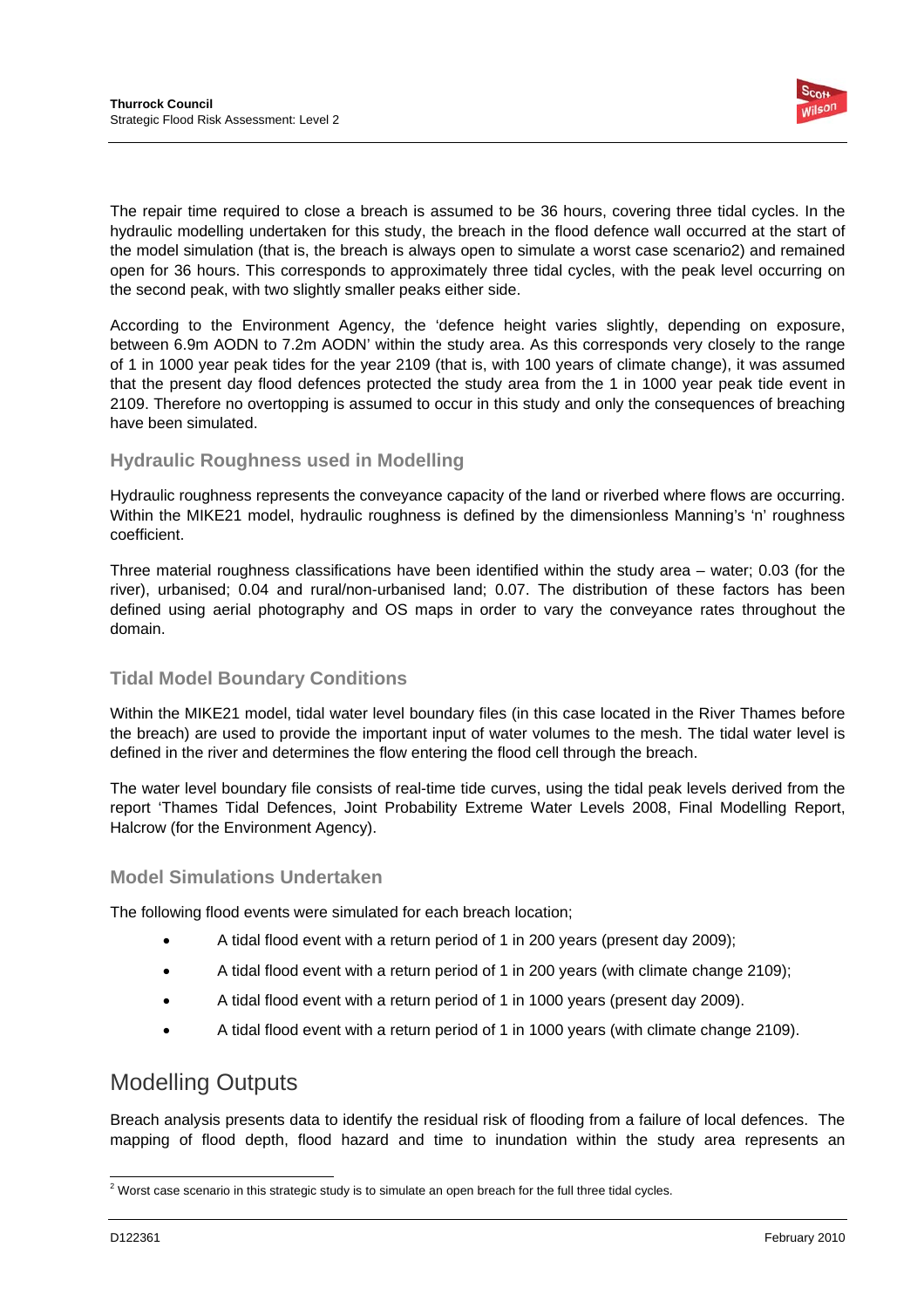

appreciation of the residual risk and provides Thurrock BC with additional information to enable more detailed consideration of the Sequential Test and PPS25 vulnerability classifications within Flood Zone 3a.

Once the meshes were defined and the models run (by flooding the meshes, through the breaches, with the tidal events), three layers were derived for each breach scenario and tidal event, to provide the following deliverables. GIS tasks have been performed using MapInfo Professional (Version 8.5) with the Vertical Mapper spatial analysis add-on (Version 3.0).

#### **Maximum Flood Depth**

The maximum flood depth is obtained from the water level achieved at each point in the model, minus the LiDAR topographic level at that point. This has been processed for the climate change scenarios (2109) only.

#### **Hazard Rating**

Flood hazard is a function of the flood depth and flow velocity at a particular point in the floodplain. Each element within the model is assigned one of four hazard categories 'Extreme Hazard', 'Significant Hazard', 'Moderate Hazard', and 'Low Hazard'.

The derivation of these categories is based on Flood Risks to People FD2320 (DEFRA & EA, 2005), using the following equation:

> *Flood Hazard Rating =*  $((v+0.5)^*D) + DF$  *Where v = velocity (m/s) D = depth (m) DF = debris factor*

The depth and velocity outputs from the 2D hydrodynamic modelling are used in this equation, along with a suitable debris factor. For this SFRA, a precautionary approach has been adopted inline with FD2320; a debris factor of 0.5 has been used for depths less than and equal to 0.25m, and a debris factor of 1.0 has been used for depths greater than 0.25m.

| <b>Flood Hazard</b> |                           |                 | <b>Description</b>                                                                                  |
|---------------------|---------------------------|-----------------|-----------------------------------------------------------------------------------------------------|
|                     | HR < 0.75                 | Low             | <b>Caution</b> – Flood zone with shallow flowing water or deep<br>standing water                    |
|                     | $0.75 \geq H R \leq 1.25$ | <b>Moderate</b> | <b>Dangerous for some</b> (i.e. children) $-$ Danger: flood zone with<br>deep or fast flowing water |
|                     | $1.25 > HR \leq 2.0$      | Significant     | Dangerous for most people - Danger: flood zone with deep<br>fast flowing water                      |
|                     | HR > 2.0                  | <b>Extreme</b>  | <b>Dangerous for all</b> – Extreme danger: flood zone with deep fast<br>flowing water               |

#### **Table 1-2 Hazard categories based on FD2320, DEFRA & Environment Agency 2005**

Hazard outputs have been processed for the 1 in 200 year event (2009) and have been included in the Level 1 SFRA Report. Hazard outputs for the 1 in 200 year event with climate change (2109) and the 1 in 1000 year with climate change (2109) have also been processed and are presented within this Level 2 SFRA Report.